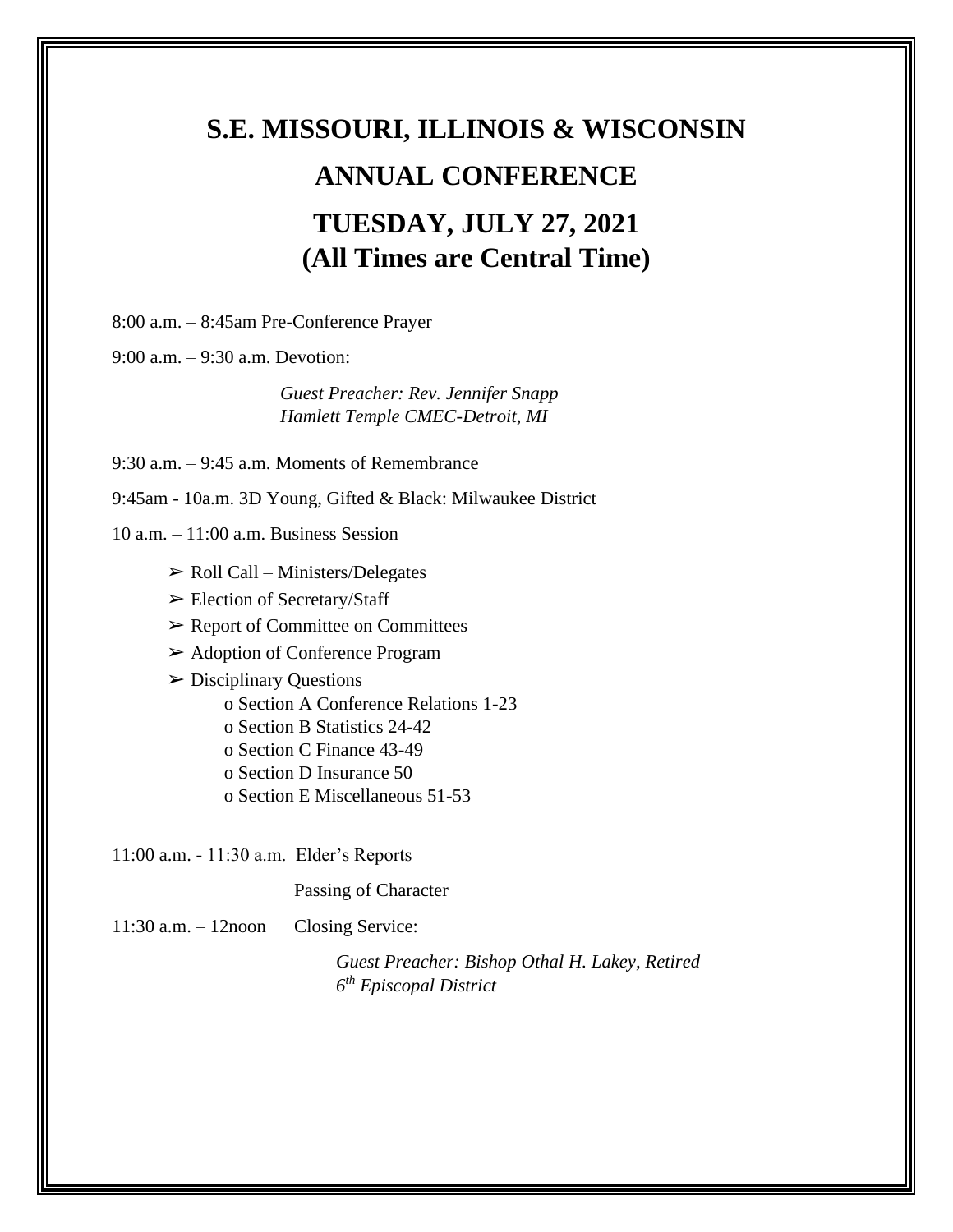### **WEDNESDAY, JULY 28, 2021**

7:00 p.m. – 7:15 p.m. Devotion

7:15 p.m.-7:30 p.m. 3D Young, Gifted & Black: Saint Louis District

7:30 p.m. – 8:45 p.m. Business Session

Reports:

➢ Treasurer

 $\triangleright$  Missionary

 $\Sigma$  Lay

➢ Ministers Spouses

 $\triangleright$  Stewardess

 $\triangleright$  Young Adults

Next Conferences

Report of Joint Board

Passing of Budget

8:45p.m. - 9:00 p.m. 3D Young, Gifted & Black: Chicago District

9p.m. Communion/Commission

*Guest Preacher: Rev. Dr. Peris J. Lester Mt. Olive CMEC – Memphis, TN*

Installation of Conference Officers

Pastoral Appointments

Closing Prayer

Benediction